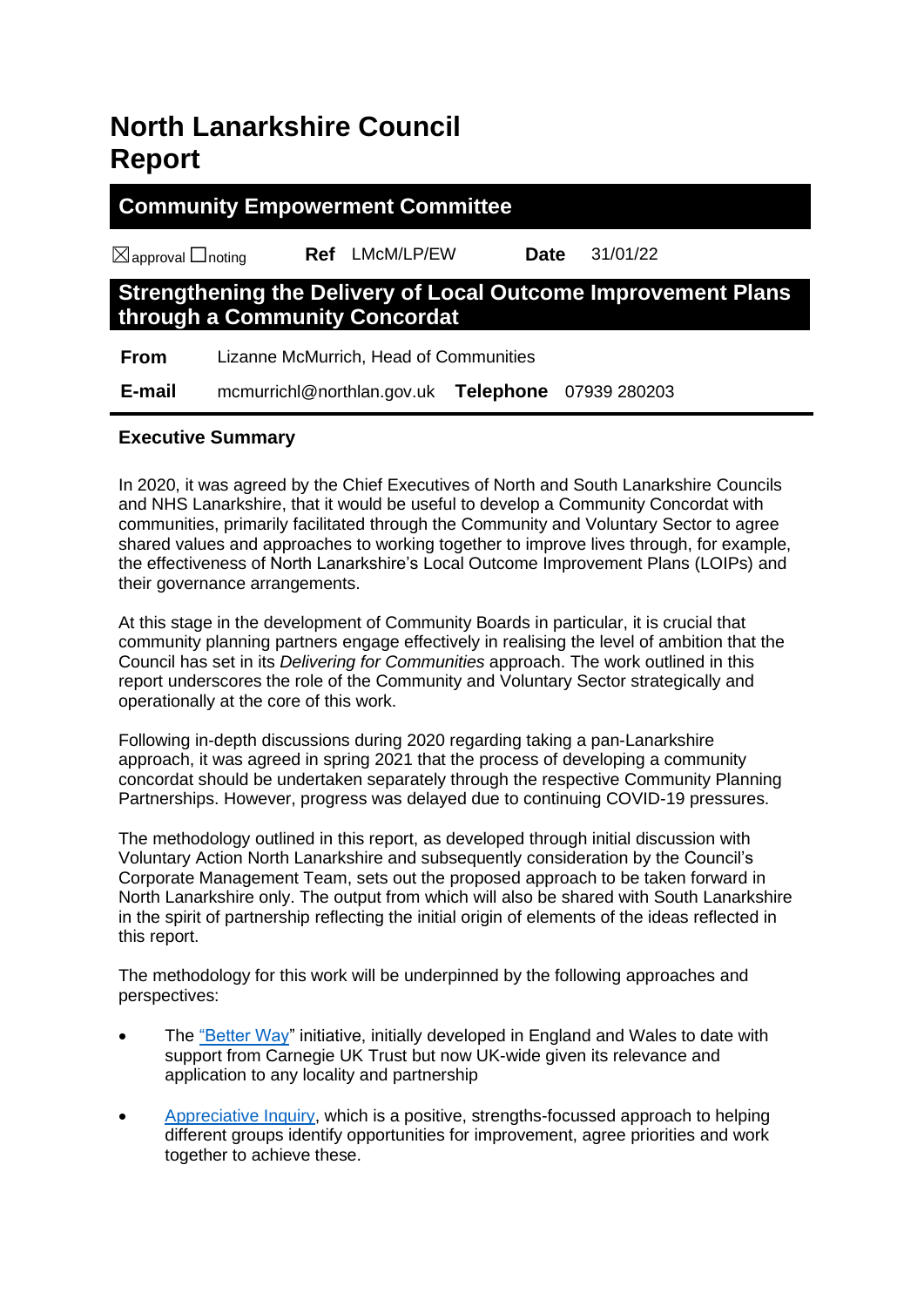The high-level stated outcomes to be delivered through this of this community development work will be: -

- improved confidence in working collaboratively and trust between North Lanarkshire Partnership (NLP) stakeholders;
- improved collaboration between North Lanarkshire Partnership stakeholders in delivering:
	- $\circ$  The Plan for North Lanarkshire with a focus on associated plans covering key issues such as the climate emergency; digital inclusion; mental health and wellbeing; and tackling poverty;
	- o the nine North Lanarkshire Local Outcome Improvement Plans (LOIPs); and
- a clear and shared commitment by North Lanarkshire Partnership organisations to further invest in community wealth-building and community-based and led initiatives to improve people's well-being, strengthen equality, inclusion, sustainability, and deeper levels of collaboration

A one-off budget allocation of up to £60k has been identified within the current financial year to fund the work outlined in Section 2.4 of this report.

#### **Recommendations**

The Community Empowerment Committee is recommended to endorse :

- (1) the outline proposal, as set out in section 2 of the report, to develop a Community Concordat with communities, primarily facilitated through the Community and Voluntary Sector, to agree shared values and approaches to working together to improve lives through the effectiveness of North Lanarkshire's Local Outcome Improvement Plans (LOIPs) and their governance arrangements; and
- (2) the allocation of up to  $£60k 2021/22$  to fund the work given role in supporting the implementation of the work set out in the Council's *Delivering for Communities* report*.*

### **The Plan for North Lanarkshire**

| Priority           | Enhance participation, capacity, and empowerment across our<br>communities                                                  |
|--------------------|-----------------------------------------------------------------------------------------------------------------------------|
| Ambition statement | (20) Improve the involvement of communities in the decisions, and<br>development of services and supports, that affect them |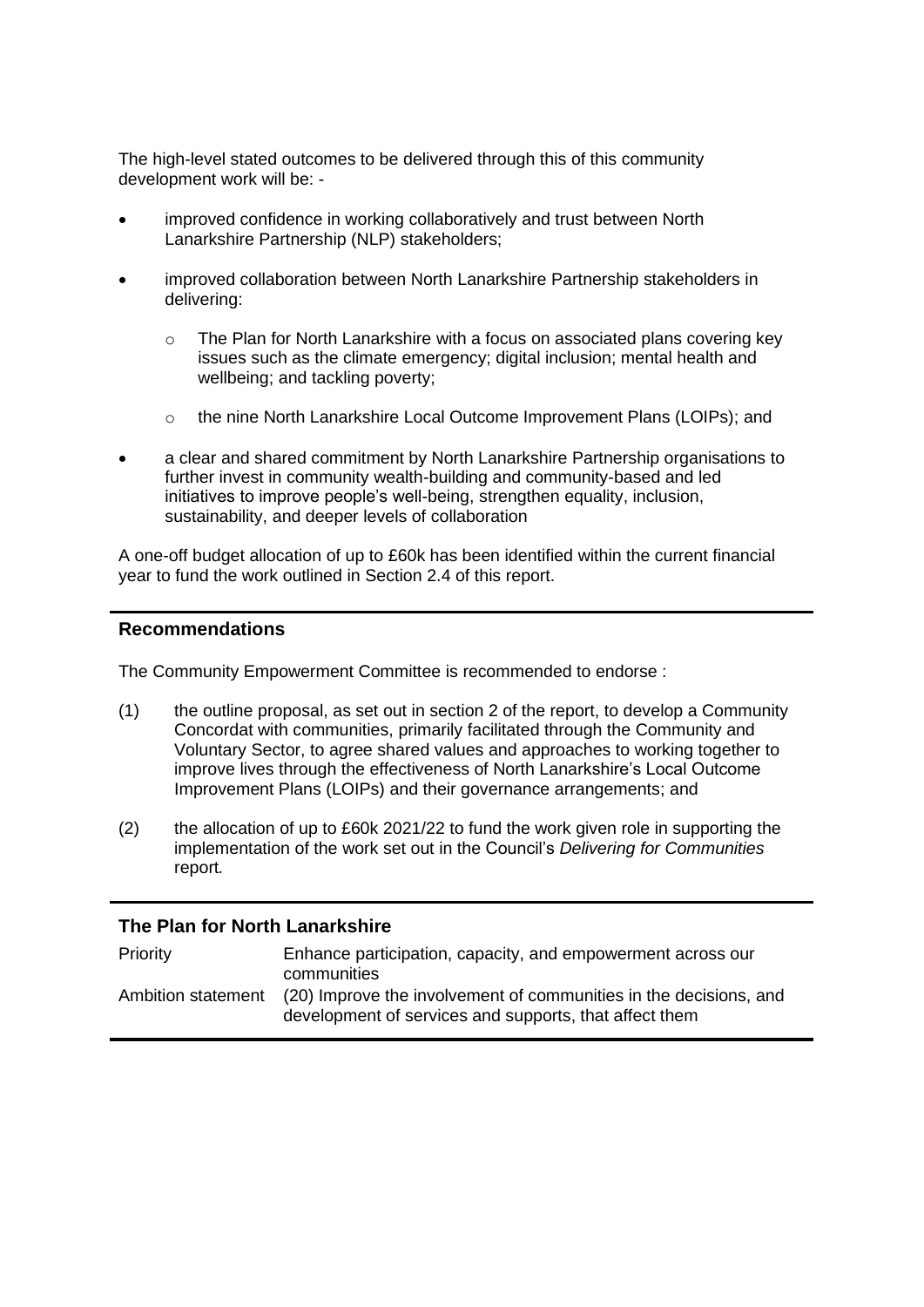### **1. Background**

### 1.1 **North Lanarkshire Partnership (NLP)**

- 1.1.1 Since 2019, NLP partners have made considerable progress in strengthening community planning processes and improving lives, despite the major challenge of COVID 19. Highlights include the following:
	- agreement of the Plan for North Lanarkshire and excellent progress in delivery;
	- reviewing and re-forming the NLP Strategic Leadership Board to better support cross-sector collaboration in delivering the Plan for North Lanarkshire, with a focus on the following priority themes:
		- o Community engagement, including:
			- formation of nine community planning localities supported by Community Boards involving residents, CVS, and NLP partner organisations
			- development of the nine Local Outcome Improvement Plans (LOIPs)
		- o Mental Health and Wellbeing
		- o Climate Emergency Action on Climate Together [ACT Now NL](https://www.actnownl.org.uk/)

### 1.2 **Community Concordat**

- 1.2.1 In 2020, it was agreed by the Chief Executives of North and South Lanarkshire Councils and NHS Lanarkshire that it would be useful to develop a Community Concordat with communities primarily facilitated through the Community and Voluntary Sector to agree shared values and approaches to working together to improve lives through, for example, the effectiveness of North Lanarkshire's Local Outcome Improvement Plans (LOIPs) and their governance arrangements.
- 1.2.2 At this stage in the development of Community Boards in particular, it is crucial that Community Planning Partners engage effectively in realising the level of ambition that the Council has set in its *Delivering for Communities* approach. The proposal outlined in this report positions the Community and Voluntary Sector strategically and operationally at the core of this recognising that *"engaging communities fully in services and decisions that affect their lives requires sustained organisational capacity, especially in the most disadvantaged neighbourhoods. The structural realignments presented in this report are therefore essential to safeguard such capacity. It is also important in ensuring that resources are maximised, and the development and delivery of solutions and the delivery of care, supports and services are strengthened through an integrated council, partnership, and community approach which seeks to balance and sustain delivery".*
- 1.2.3 Following in-depth discussions during 2020 on a pan-Lanarkshire approach, it was agreed in spring 2021 that the process of developing a community concordat should be undertaken separately through the North and South Community Planning Partnerships. However, progress was delayed due to continuing COVID-19 pressures.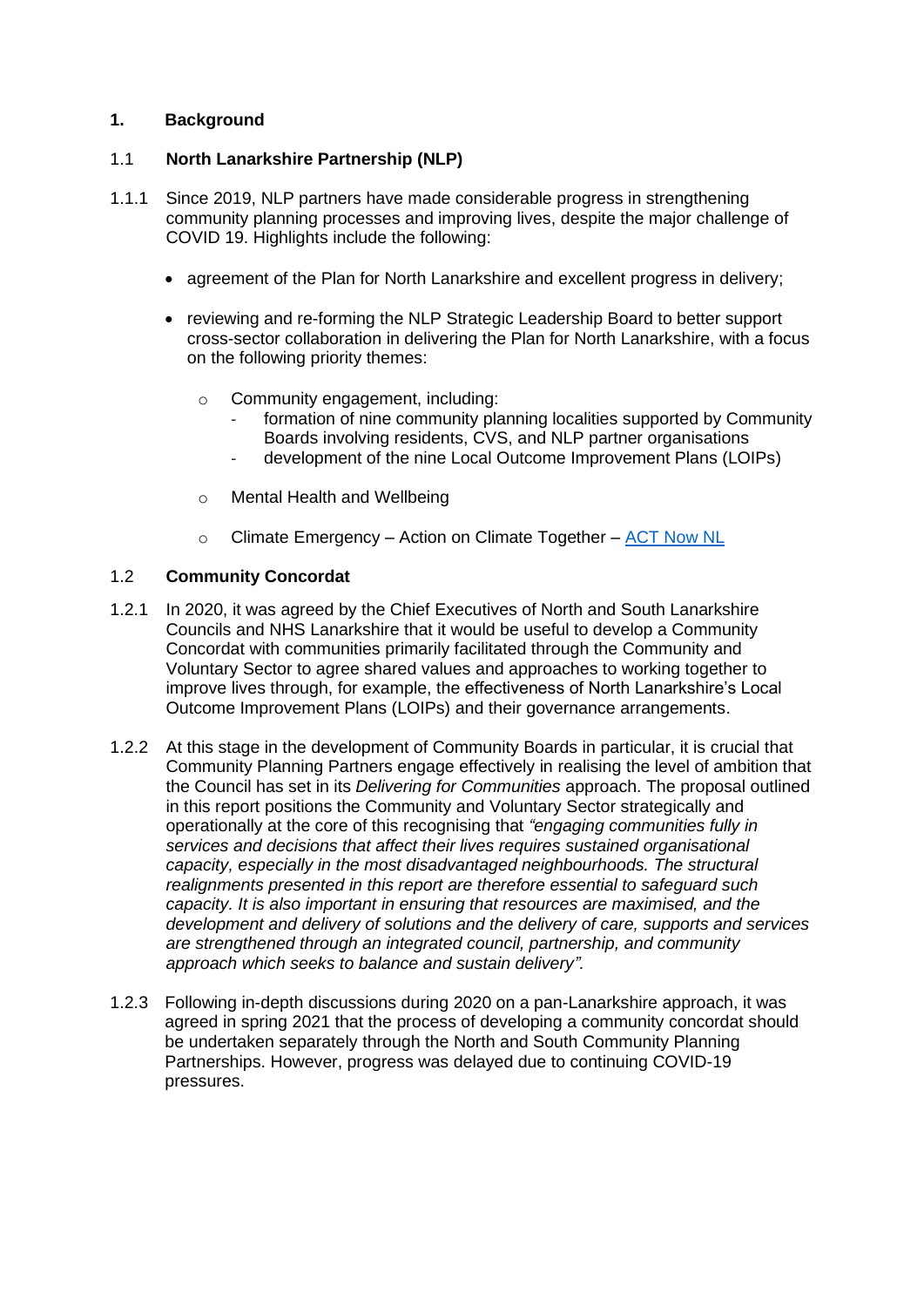## **2. Report**

### 2.1 **Underpinning Aim of the Development of a Community Concordat**

2.1.1 The work to jointly develop and agree a Community Concordat between North Lanarkshire Partnership (NLP) stakeholders aims to establish shared values and approaches to empowering and investing in local communities to support more effective collaboration to improve local wellbeing, equality and sustainability and ensure effective delivery of the Local Outcome Improvement Plans. For the purposes of this collaborative development and engagement work, North Lanarkshire Partnership stakeholders are defined as being: North Lanarkshire residents; elected members, Community and Voluntary Sector (CVS) serving North Lanarkshire, New College Lanarkshire; business sector serving North Lanarkshire; and North Lanarkshire Partnership organisations.

### 2.2 **Outcomes**

- 2.2.1 The high-level stated outcomes to be delivered through this of this community development work will be: -
	- improved confidence in working collaboratively and trust between North Lanarkshire Partnership stakeholders;
	- improved collaboration between North Lanarkshire Partnership stakeholders in delivering:
		- $\circ$  The Plan for North Lanarkshire with a focus on associated plans covering key issues such as the climate emergency; digital inclusion; mental health and wellbeing; and tackling poverty;
		- o the nine North Lanarkshire Local Outcome Improvement Plans (LOIPs); and
	- a clear and shared commitment by North Lanarkshire Partnership partner organisations to further invest in community wealth-building and communitybased and led initiatives to improve people's well-being, strengthen equality, inclusion, sustainability, and deeper levels of collaboration.

### 2.3 **Approach**

- 2.3.1 The proposed methodology for this work will be underpinned by the following approaches and perspectives:
	- The ["Better Way"](https://www.betterway.network/) initiative, developed in England & Wales to date with support from Carnegie UK Trust but now UK-wide given its relevance and application to any locality and partnership; and
	- [Appreciative Inquiry,](https://appreciativeinquiry.champlain.edu/learn/appreciative-inquiry-introduction/) which is a positive, strengths-focussed approach to helping different groups identify opportunities for improvement, agree priorities and work together to achieve these.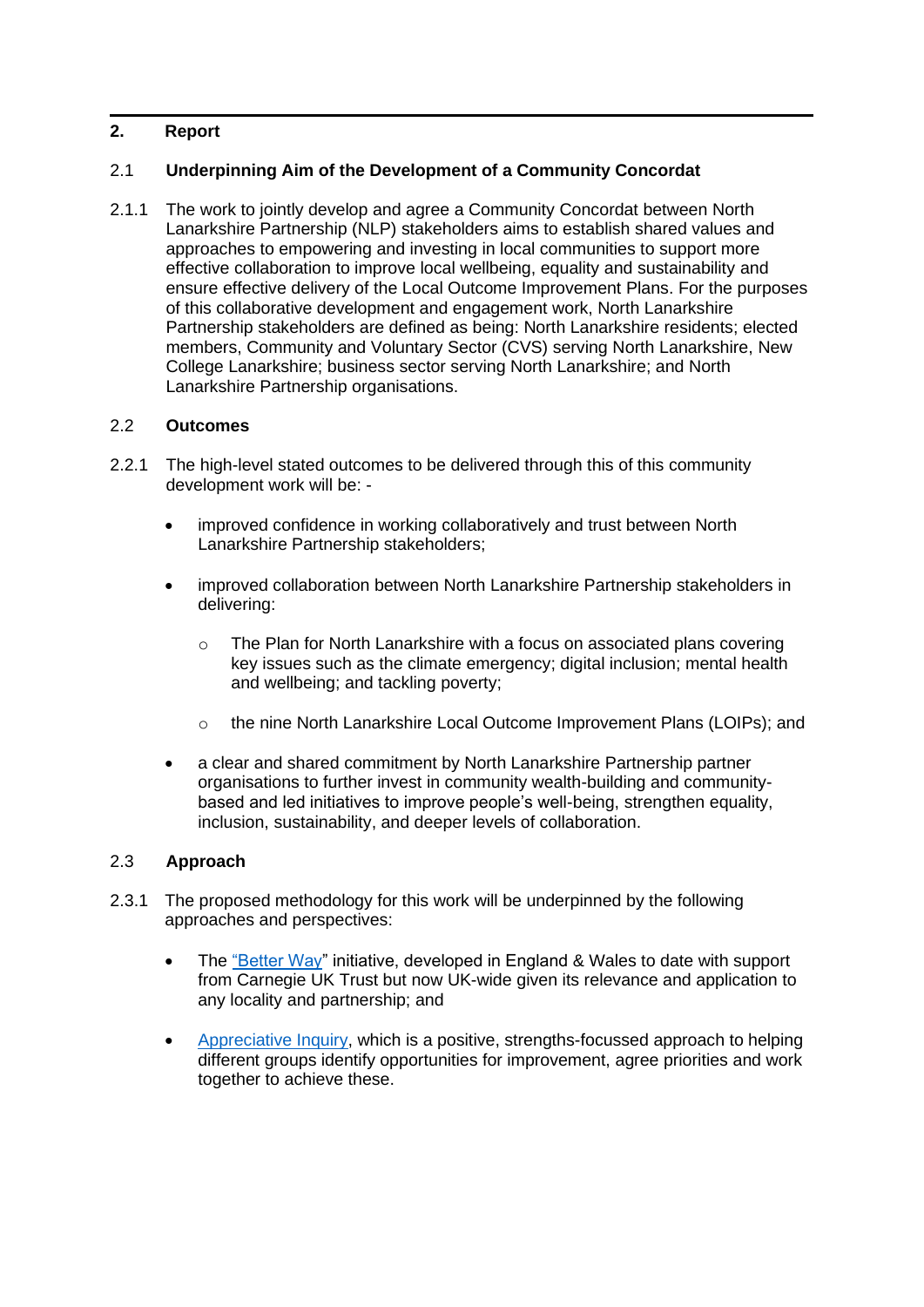# 2.4 **Process, Outputs and Timeline**

| <b>Timeline</b>            | <b>Action</b>                                                                                                                                                                                                                       |
|----------------------------|-------------------------------------------------------------------------------------------------------------------------------------------------------------------------------------------------------------------------------------|
| <b>March 2022</b>          | An initial, online NLP stakeholder survey to assess current<br>views regarding what is working well; levels of trust; key<br>challenges and barriers and solutions to these.                                                        |
| April-June 2022            | Workshops in the nine community planning localities and,<br>where appropriate, North Lanarkshire wide, to support<br>engagement by NLP stakeholders in the preparation of the<br>draft Community Concordat.                         |
|                            | The workshops will be organised in such a way to maximise<br>participation by equality groups and key communities of<br>interest including:<br>Black, Asian, and Minority Ethnic groups;                                            |
|                            | unpaid carers;<br>LGTBi groups;<br>$\bullet$                                                                                                                                                                                        |
|                            | people with disabilities and long-term conditions;<br>older adults:<br>$\bullet$                                                                                                                                                    |
|                            | people from different faith communities;<br>$\bullet$                                                                                                                                                                               |
|                            | people on low income; and<br>young people.                                                                                                                                                                                          |
| July - August<br>2022      | The following outputs will be prepared following the initial<br>survey and workshops:<br>survey findings;                                                                                                                           |
|                            | notes of each workshop covering key issues raised by<br>participants;                                                                                                                                                               |
|                            | a summary report on key issues and themes from the<br>٠<br>survey and workshops, highlighting variations by locality;<br>sector; community of interest; and<br>a draft community concordat.<br>٠                                    |
| September-<br>October 2022 | The summary report and draft concordat will be discussed by<br>NLP's Strategic Leadership Board (SLB) and Community<br>Boards to support preparation of a final draft concordat for<br>approval by SLB and NLP partners thereafter. |
| November-<br>December 2022 | Approval of Community Concordat by SLB, Community Boards<br>and NLP partner organisations and work to embed key<br>principles and values.                                                                                           |
| January-<br>February 2023  | Launch of Community Concordat with ongoing promotion.                                                                                                                                                                               |
| <b>March 2023</b>          | Stakeholder online survey to assess stakeholder views<br>regarding the process.                                                                                                                                                     |
| March - May<br>2024        | Final stakeholder survey to assess impact of concordat, with<br>findings reporting to SLB, Community Boards and NLP<br>partners.                                                                                                    |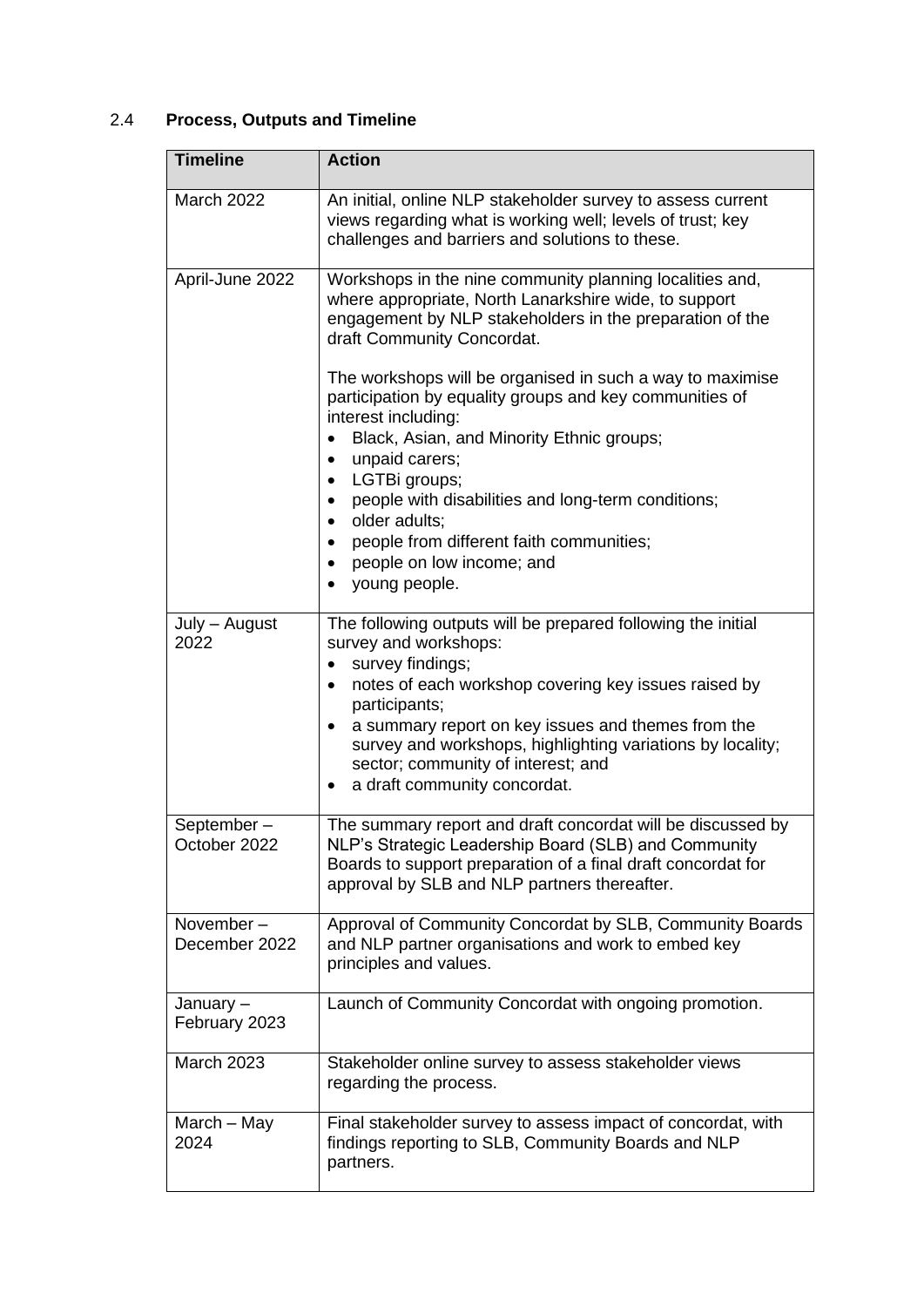### 2.5 **Management and Delivery**

2.5.1 Overseen by the Council's Community Partnership Managers, Voluntary Action North Lanarkshire (VANL), as Third Sector Interface, will host and manage this project as part of its intermediary support role for Community Planning and as an NLP partner, with lead officers being VANL's CEO and Senior Manager, CVS Development. Delivery will be supported by members of NLP's Joint Locality Teams for each of the nine community board localities, other key staff in NLP partner organisations including the Council's Community Champions.

### 2.6 **Costs**

- 2.6.1 A one-off budget allocation of up to £60k has been identified within the current financial year to fund the work outlined in Section 2 .4 of this report. This funding will cover the following: -
	- a temporary Project Co-ordinator employed by VANL for 12 months: £30,000.
	- two independent Appreciative Inquiry Facilitators commissioned and managed by VANL: £30,000.

### **3. Public Sector Equality Duty and Fairer Scotland Duty**

3.1 An integrated Fairer Scotland Duty/Equality Impact Assessment was carried out during the development of the strategic Framework for Working with Communities. Data gathered through the ongoing engagement with communities will be vital in informing/shaping future locality community planning linked to the LOIPs.

## **4. Impact**

### 4.1 **Financial impact**

- 4.1.1 A one off budget allocation of up to £60k has been identified within the Communities division in the current financial year to fund the work outlined in Section 2.4 of this report. This funding will cover the following :-
	- a temporary Project Co-ordinator employed by VANL for 12 months: £30,000.
	- two independent Appreciative Inquiry Facilitators commissioned and managed by VANL: £30,000.
- 4.1.2 The funding will be added to the Council's current funding arrangements for VANL and progress will be monitored through already established liaison mechanisms between the Council and VANL.

### 4.2 **HR policy / Legislative impact**

4.2.1 None.